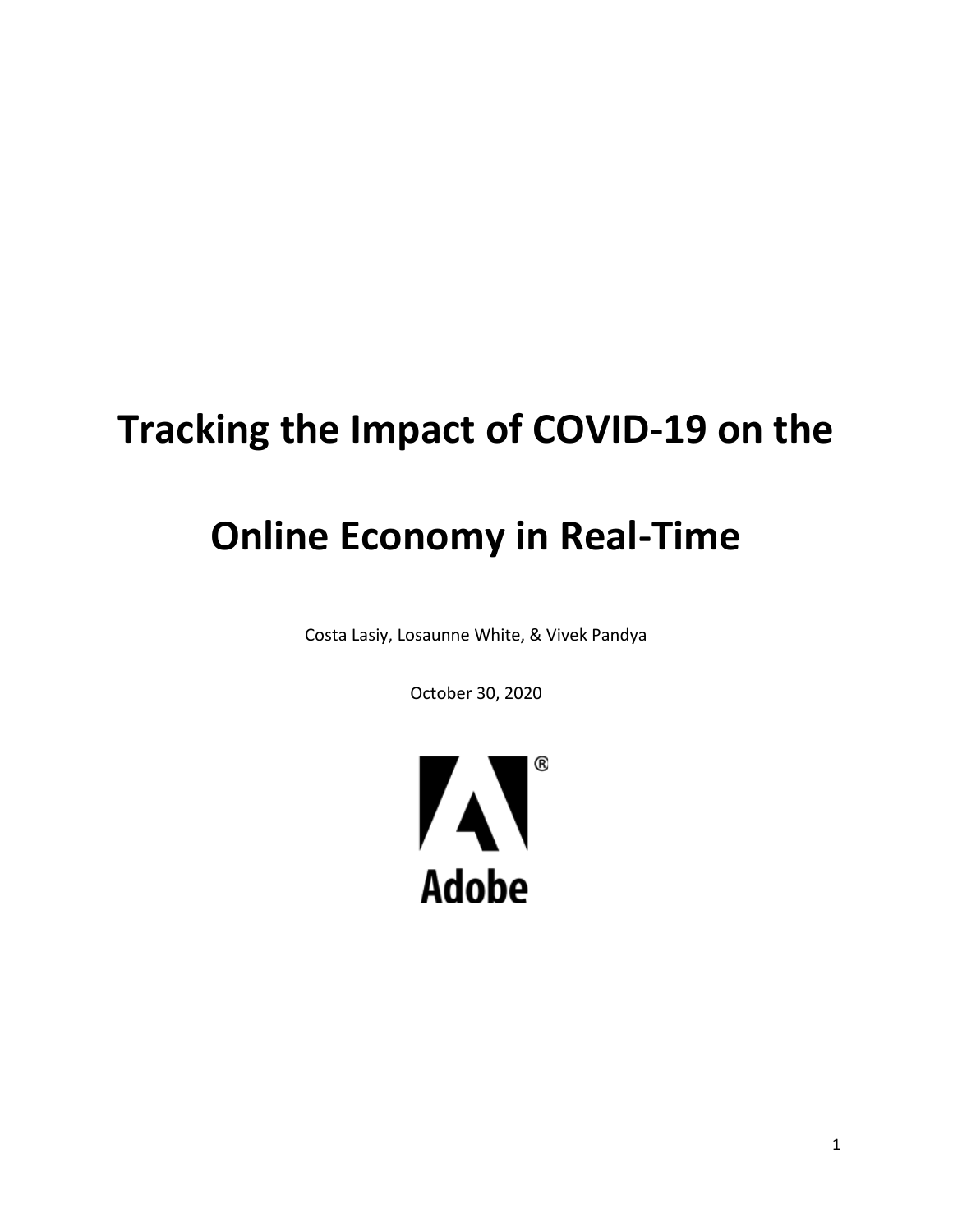#### **Abstract**

The online economy has been steadily increasing its share of total commerce across a host of categories, for many years. This has prompted many businesses to improve their support and experiences for purchasing different goods and services through online channels, in order to meet customer expectations and stay competitive. However, the COVID-19 pandemic has brought a cataclysmic shift to the online landscape, beginning in mid-March 2020. This shift was shaped by organizations having to maintain transaction activity and consumers needing to acquire goods in the face of shelter-in-place, lock-down, and limited store opening protocols. Using Adobe Analytics data, we analyze the effects of the pandemic manifesting in a stimulus on the online economies of retail commerce and travel, in 2020. We find that the pandemic brought an unprecedented increase in online spending and a shock to online prices. Given the magnitude of the hit to the travel industry, we also use Adobe data to track flight and hotel bookings on a daily level throughout the pandemic, identifying shifts in demand as signals of recovery and resilience of certain sectors and regions over others.

#### **Introduction**

The growth and importance of the online retail economy was recognized long before the COVID-19 pandemic began having an impact on most countries in early 2020. In February 2019, online sector sales had eclipsed general merchandise sales (Census Bureau) and while brick and mortar sales were still higher (accounting for restaurant and auto sales), most long-term forecasts pegged online share to increase at approximately 2% every year for the foreseeable future (Census Bureau). While online sales were crossing expected milestones on a predictable, annual basis, the holiday season is where online sales were asserting dominance in much more dynamic and dramatic ways. The 2019 US holiday season (November  $1^{st}$ - December 31<sup>st</sup>) saw online sales reach \$142.5 billion dollars (Adobe Digital Insights, Jan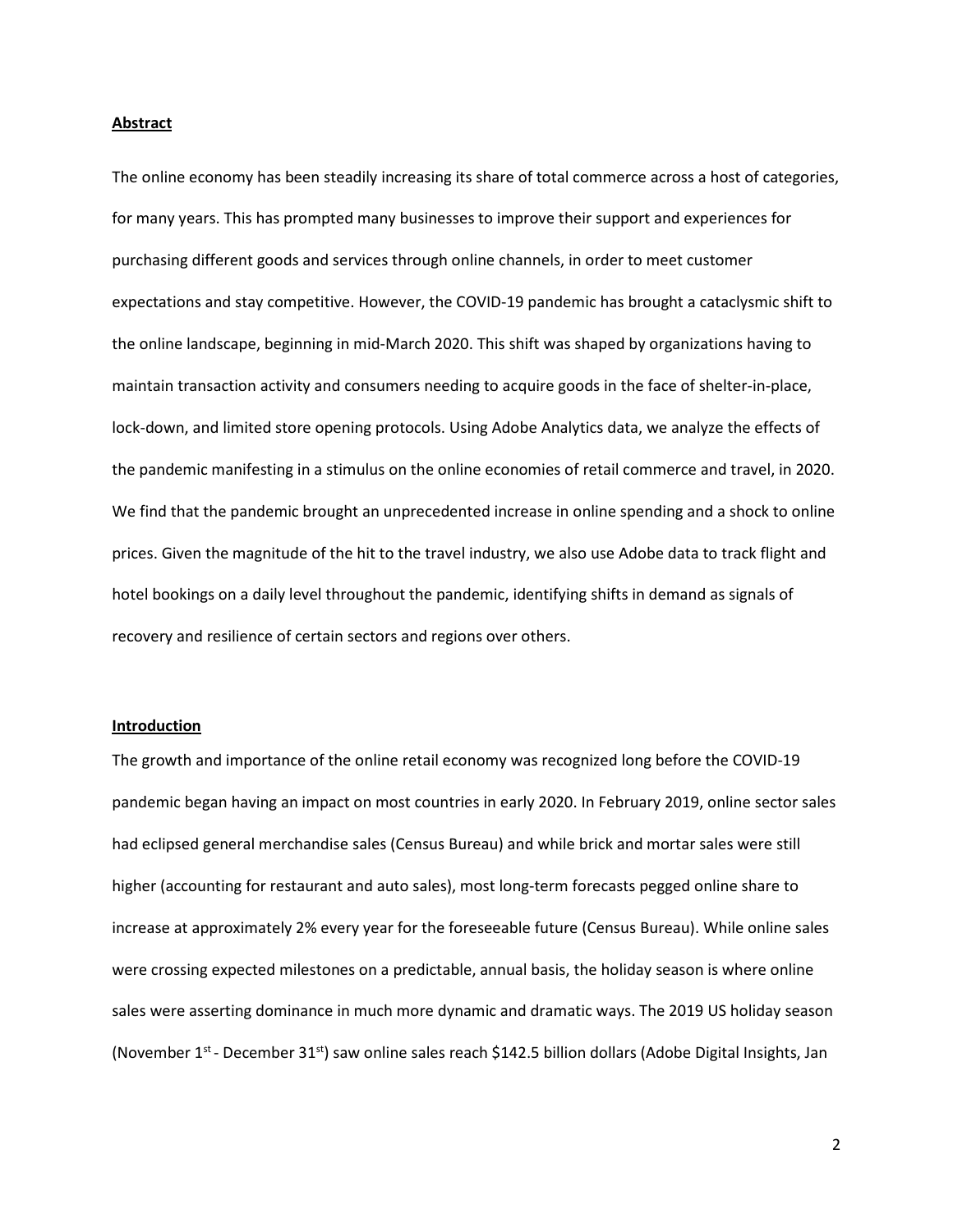2020), which was approximately 24% of online revenue generated by the US in all of 2019 (Digital Commerce).

With such a large portion of transaction activity occurring seasonally, during this period, our team has spent the last decade developing a set of models for tracking revenue and pricing trends to help enterprises, media entities and other organizations understand how spending is changing on a day-today basis within this sector. This real-time tracking and insights operation, along with our stress-tested methodology, would prove to be especially relevant in sizing the volatile effects of COVID-19 on consumer spending and category prices. Furthermore, leveraging the flexibility of our internal datasets and a variety of external sources, we would be able to delineate amongst the core attributes that were driving shifts in consumer spending, which were beginning to emerge.

The line between online and offline is becoming increasingly hard to draw and define. Part of the reason Adobe's online spend and product data has continued to increase in relevance over the past decade is because distinguishing between an online experience and one that's purely offline has become virtually impossible in the modern world. At least 81% of Americans already own a smartphone (Pew Research), and in an Adobe survey, 46% of consumers reported comparing prices online while shopping in store. Even before COVID lockdowns came into being, consumer usage of buy-online-pick-up-in-store (BOPIS) was growing at a rapid pace. The convenience of shorter wait times compared to traditional shipping methods and the security of avoiding package thefts drove consumers to increasingly pick this delivery option. During the height of the lockdowns, BOPIS usage was showing over +200% YoY growth. The blend of an online-driven purchase and an in-store or near-store product acquisition shows just how interconnected the digital has become with the physical. Cavallo (2016) reports that online and offline prices are identical in the US 69% of the time, and on average differ by 1%. He also reports "price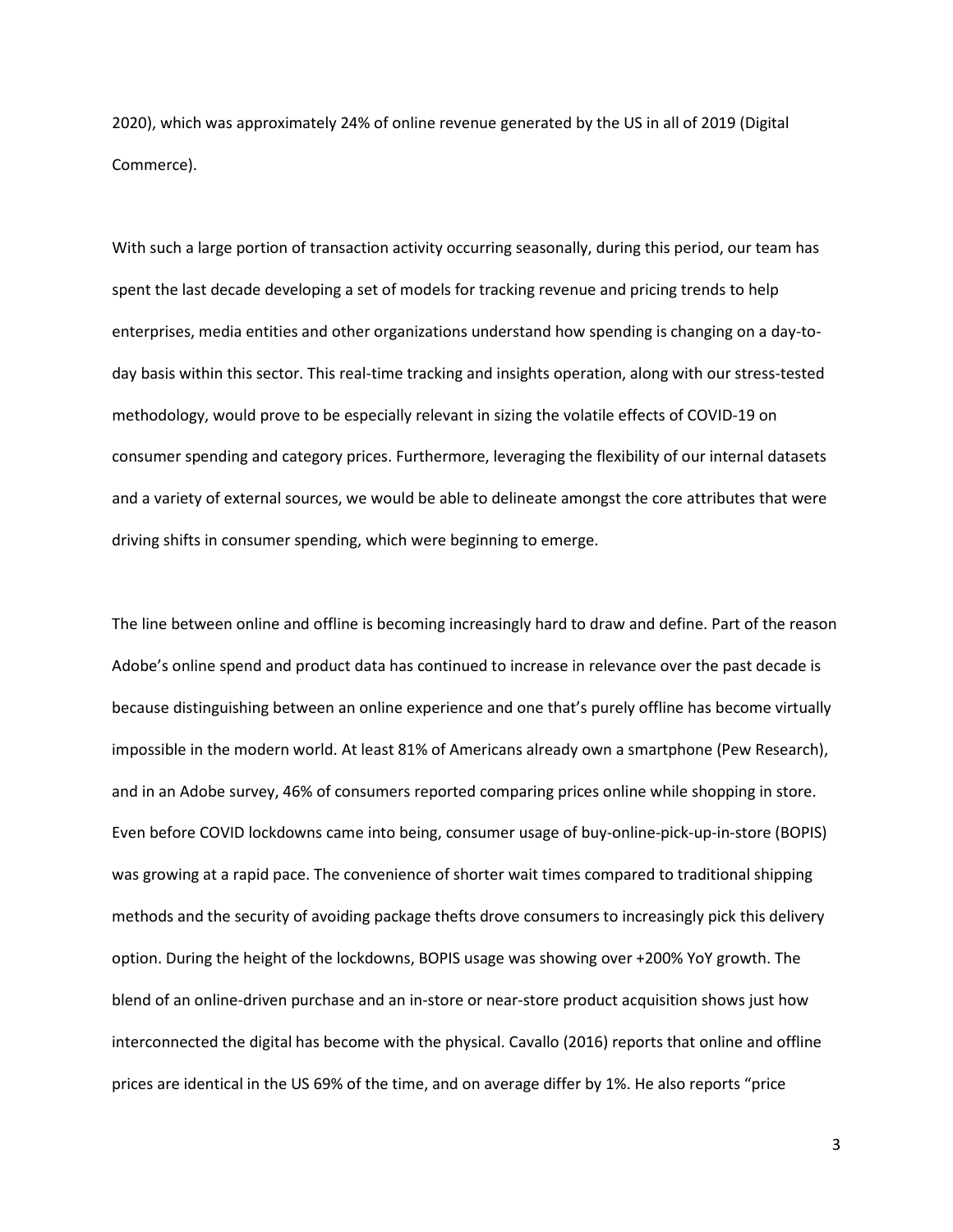*changes* having similar frequencies and sizes." In lieu of these findings, Adobe's price data, its ease of use, its speed, and comprehensiveness becomes increasingly valuable to researchers, policy makers, businesses and consumers.

The vision and mandate that has guided our approach to data development, delivery, and analysis was informed by Einav & Levin (2013), when they posited the need for different types of high-frequency data that would complement more traditional (and lower frequency) data series on economic activity. The need to realize this vision and begin reporting day-to-day changes suddenly became a necessity as COVID-19 drove non-seasonal trends and untraditional spikes in ecommerce. This reinforced the fidelity of our core sample dataset and allowed us to leverage the model we developed for tracking daily online spend volumes during the holiday season to track the impact of COVID-19.

The data we have been using is sourced from the Adobe Analytics platform. The product boasts utilization from thousands of enterprises, including 80 of the top 100 US online retailers (Internet Retailer 2018), as well as over 100 million product SKUs, and over a trillion visits to various online properties (websites & apps). Additionally, Adobe Analytics is used by 8 out of the top 10 US airlines. The opted-in client data is aggregated to support different time-series analyses, as well as category and geo insights. This robust dataset is refreshed on a daily cadence, so that we can see early performance indicators emerge and change while they are being impacted by various phenomena.

The ability to track the shape of online spend based on the different stages of the pandemic response, along with interacting events like stimulus distribution, civil protests, and lock-down regulations has emerged as a necessary capability that our data has been able to support. Additionally, tracking online prices in contrast to demand changes has been an important initiative for us to revisit. While, in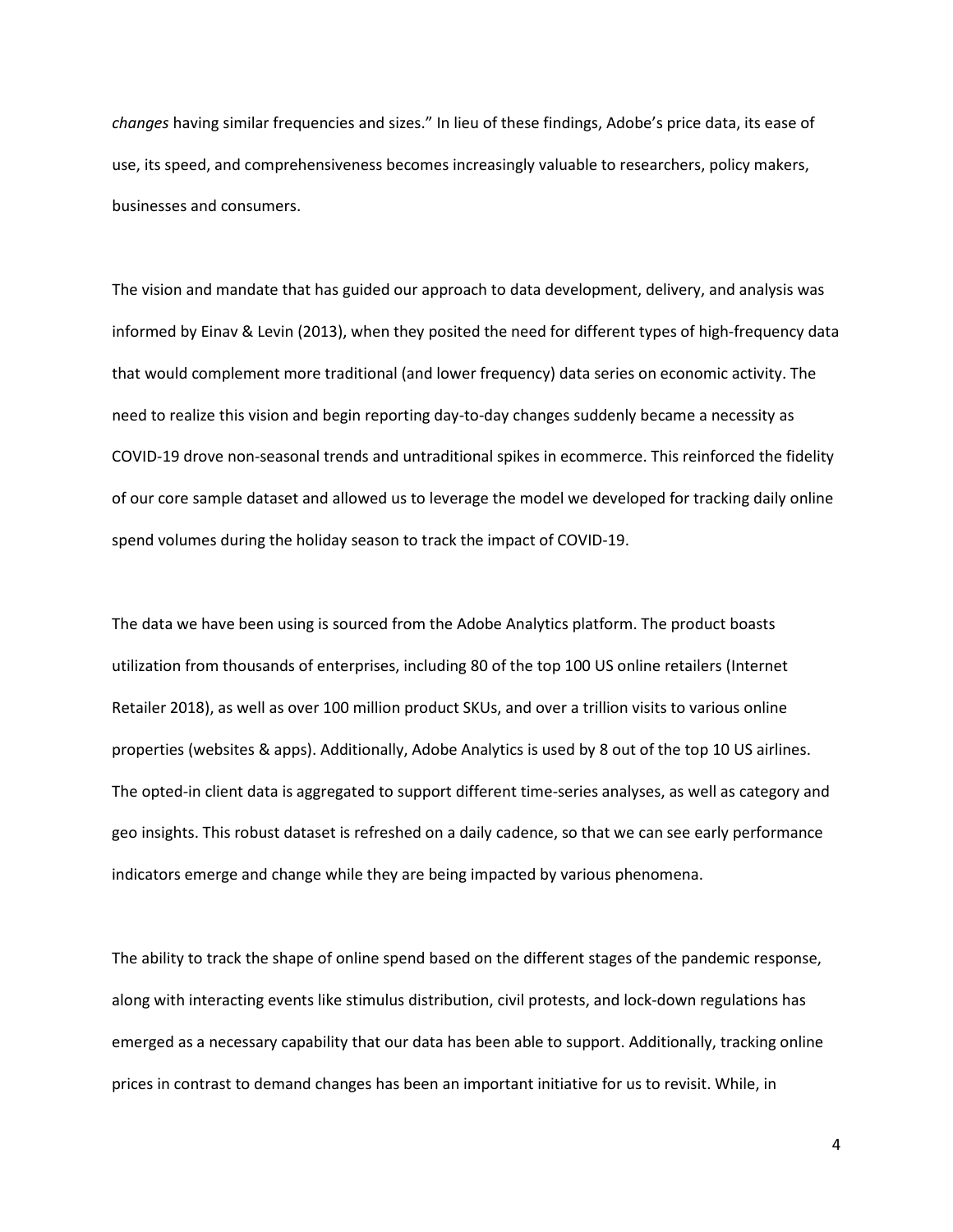previous years we had observed online prices across a set of key retail categories experience incremental changes in inflation and deflation, the changes paled in magnitude and volatility that online prices suddenly saw as the pandemic provoked mass online utilization. With mid-month and full-month analyses being executed across CPI categories such as groceries and apparel, we are able to quickly observe the inflationary pricing pressures that consumers are being subjected to, faster than the CPI and other released measures are able to showcase. Furthermore, with our flight and hotel travel data being representative of the larger travel sector, we were able to see how both hotel and flight bookings nosedived as cases increased and shelter-in-place mandates were administered. More recently, however, we have been able to chart flight and hotel bookings recovering differently, with hotel bookings showing less sensitivity to rising COVID cases than flight bookings are. This paper will de-construct the methodologies that have been leveraged to track the aforementioned areas of exploration and expand on the implications of emerging the trends to the online economy.

#### **Methodology: Online Spend**

Our ecommerce model uses the aggregated and anonymized data from the opted in online merchants that use Adobe Analytics. These merchants use Adobe Analytics to get visibility into the performance of their online properties, their sales, and their marketing efforts. Adobe has the unique opportunity to aggregate the same insights across a uniquely comprehensive spectrum of retailers, which shows an accurate view of how ecommerce is doing in its entirety. Eighty out of the top 100 online retailers (Adobe analysis of Internet Retailer 2018) use Adobe Analytics for their web performance tracking. Additionally, Adobe gets a view into how ecommerce is evolving in the world of smaller retailers, using a similar dataset in the Adobe Commerce product, formerly known as Magento. The model is based on transaction data from hundreds of retailers, with visibility into location, device used, marketing channel, and other web-based metrics. This depth of data allows this dataset to answer not only to answer the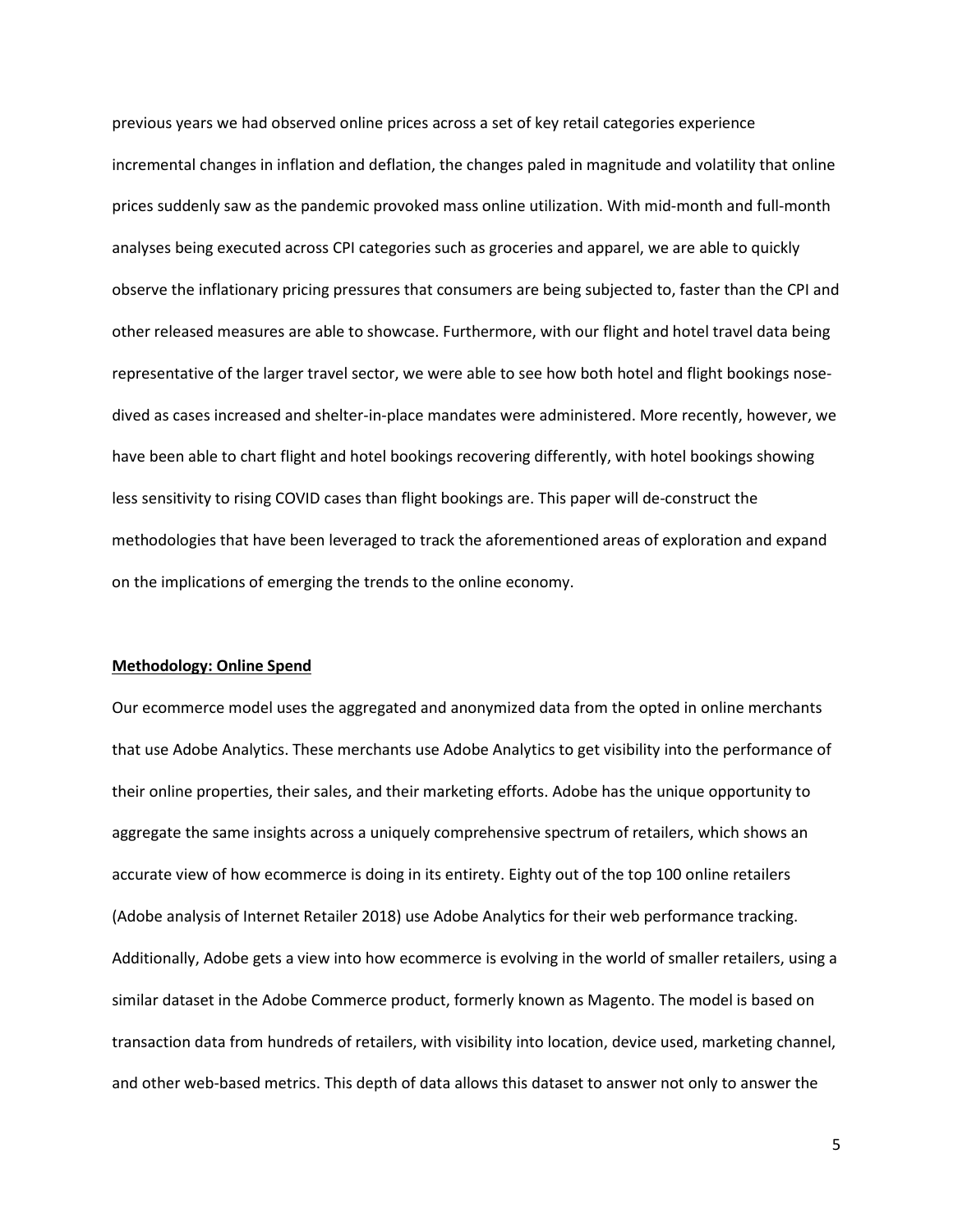question of "how much," but also "how" US consumers are shopping online, which changed significantly throughout the course of 2020 in unexpected ways.

We use external sources to calibrate the size of overall ecommerce and account for any growth happening outside of the Adobe sample. Our model takes in data from the census, and the Forrester yearly predictions to achieve that goal. Adobe is in the unique position of being able to use this data to track ecommerce spend in real time. During the crucial hours of Cyber Monday and Cyber Monday, the Adobe Digital Insights team reports on consumer spending by the hour. In other circumstances Adobe reports and analyzes US ecommerce trends using daily raw transactions and revenue by retailer. The daily revenue data excludes taxes and shipping. The daily trends from the entire retailer sample is then aggregated and merged in with the third-party data. We use daily spend data starting from January 2013 up to the previous day to develop a forecasting model. The model is heavily informed by flags associated with holidays, and a carefully developed one-year lag value, as well as the most recent trends in spending habits.

## **Methodology: Price Index**

For the price index Adobe relies on the methodology developed by Goolsbee and Klenow (Goolsbee, 2018), who worked on the same data. The underlying price change from base month 0 to month 1 is calculated using the Fisher Price Index formula:

$$
I_{01} = \sqrt{\frac{\sum p_1 q_0}{\sum p_0 q_0} \cdot \frac{\sum p_1 q_1}{\sum p_0 q_1}}
$$

A product is defined as a combination of SKU and retailer, and the price change formula is applied to a basket of goods of matched products that were tracked across two consecutive months. Adobe classifies the product SKUs into categories as defined in the Bureau of Labor Statistics Consumer Price Index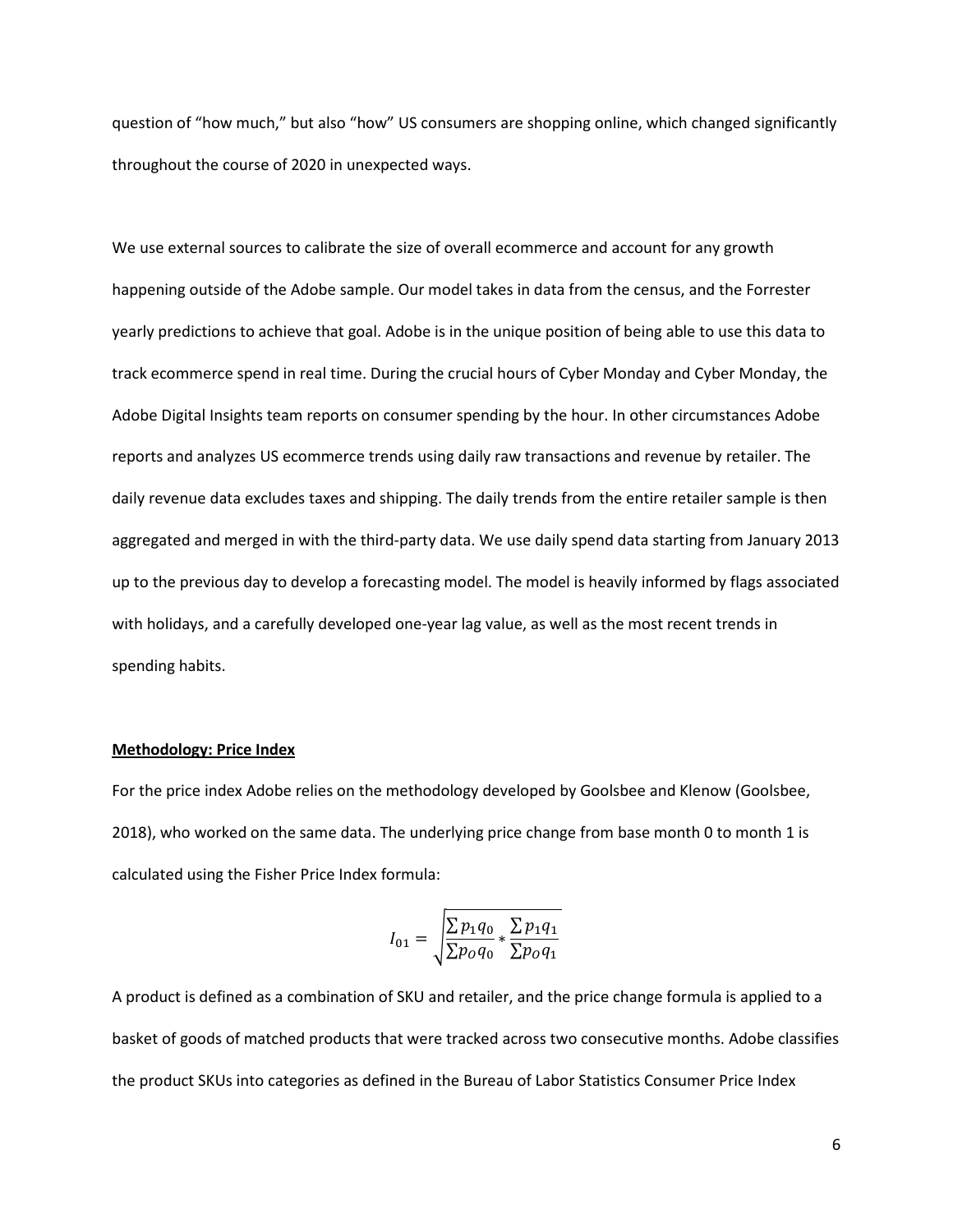handbook. Given the vastness of the product data, and the speed at which new products are introduced within the ecommerce world, Adobe uses a combination of manual and machine learning based methods to classify the products. The machine learning models are based on a product description string along with a retailer-defined classification. All automated classifications undergo rigorous sampled quality control to ensure an accurate final classification. In cases where the product description is likely to cause a misclassification, Adobe has created rule-based exceptions. The quantities are tracked on a monthly level, and the prices are calculated by dividing the total revenue recorded for a product and the units sold for a given month.

## **Findings: The Online Spend Migration**

Tracking US online spend is not a unique capability nor was Adobe the first organization to explore analysis of this sector. However, developing the in-house competency to dynamically track and project online revenue emerged as a compelling opportunity when the company looked to provide more value and differentiation for its client base and partners. The output of the online spend tracking model would be especially relevant and valuable during the holiday season, when days like Black Friday and Cyber Monday generate billions of dollars in revenue, as consumers look to take advantage of time-sensitive deals that can only be secured at certain points in the Q4 holiday season. Both the actuals tracking and forecasting models are informed by two primary data sources. The first is the opted-in, aggregated transaction data hosted in one of Adobe's flagship data products: Adobe Analytics, a product utilized by organizations to track transactions and other online actions taken by consumers across a host of web properties. The second is the base dollar growth prediction that analysts like Forrester make for the year through their surveys. The combination of both these inputs allows for the models to assume representative coverage within the parameters of the utilized online retail dataset. This is because the online retail sample, while expansive and reliable in its breadth, is still dependent on clients having their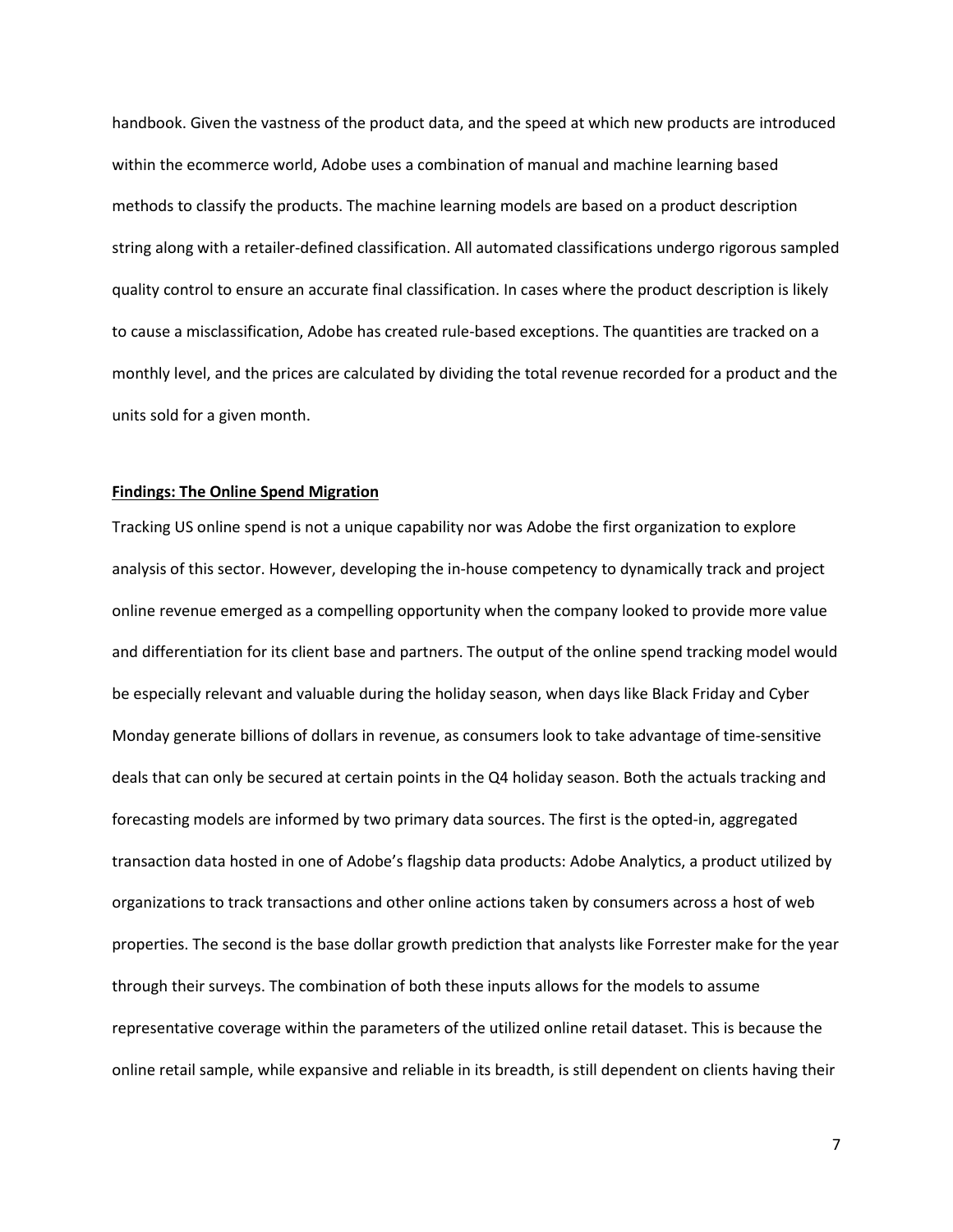data opted-in for analysis and remaining as a client of the Adobe Analytics product. Even though the dataset currently contains 80 of the top 100 US online retailers (list based on Internet Retailer 2018), the set is still vulnerable to clients dropping in and out of the sample<sup>[1](#page-7-0)</sup>. So, while the Adobe Analytics data source is effective at tracking the aggregated spend changes (as well as a host of other attributes like share change, devices leveraged. . .etc.) on a day-to-day basis, the models are better served by an overall dollar base number (provided by a third-party analyst) to size the scale of expected dollars spent for the year. By distributing the expected yearly dollar spend across the days within the year and using the day-to-day growth changes captured by Adobe Analytics as a multiplier, an effective and representative model for tracking online spend is realized. Furthermore, the past six years of daily data along with customized date related flags is leveraged for forecasting days when online spend is expected to reach magnitudes that are much higher than normal levels (i.e. major holidays and sales periods).

Prior to the COVID-19 pandemic, these revenue growth models were primarily being utilized for assessing and forecasting spend during major holiday shopping days and the impact of summer sales, like Prime Day, to online retail. Initially, incremental growth in ecommerce for 2020 was expected in the mid-teens of percentage points as merchants continue to transact more heavily online with consumers. The tectonic shift to online spending in the wake of the COVID-19 pandemic was not anticipated by anyone - the first demand spikes were observed in late February, when PPE items like hand sanitizers, masks, and gloves saw 817% YoY growth, spanning the first two months of the year, at the time 125,000 cases had been reported globally. Additionally, toilet paper and cold/flu products began surging in sales by 186% and 152%, respectively. However, the stocking-up behavior in those specific product areas did not push total January, February, or March e-commerce sales past their forecasted volumes for 2020 -

<span id="page-7-0"></span> $1$  Adobe clients can opt their data in for utilization of aggregate insights. As a result, they are also provided with custom insights that benchmark their performance against their peer set.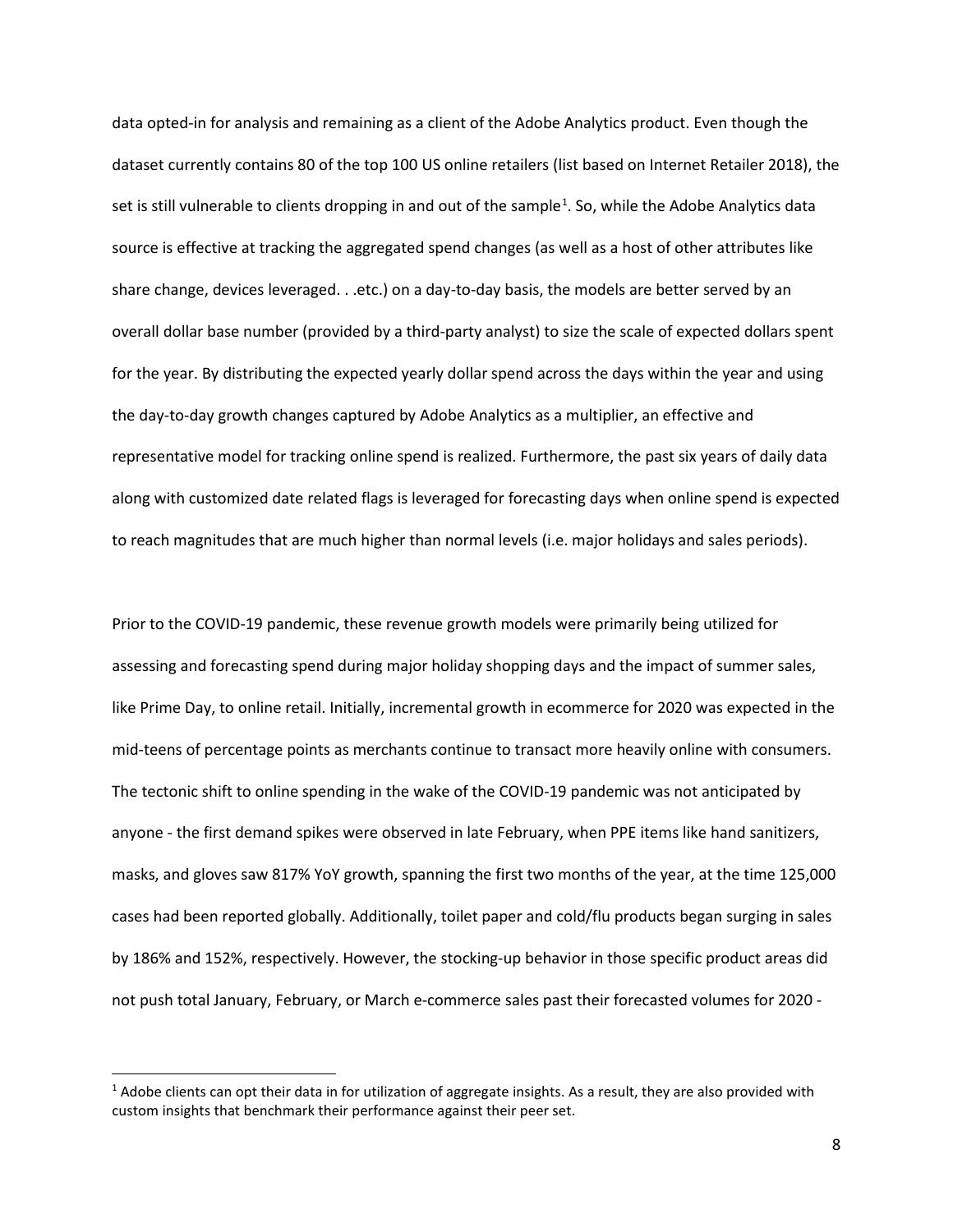the inflection point occurred in mid-March, when the Federal State of Emergency was declared. The result of this declaration led to a combination of stocking-up, store closings, and retail therapy,<sup>[2](#page-8-0)</sup> driving April online sales up by a staggering 59% YoY.

Online shopping continued to ramp up into May, eventually crossing the levels typically only achieved during the historically high-volume holiday season. May generated \$82.4B in revenue, surpassing the average monthly revenue volume generated during the 2020 holiday season, an unprecedented phenomenon in the ecommerce world. In turn, this unleashed havoc on the retailers as they scrambled to resolve the logistical and marketing challenges from both the influx of new consumers trying to shop online for the first time, and an overloaded US shipping network that wasn't prepared for this level of orders and packages at this time of year.

| <b>Month</b> | <b>YoY</b> growth |
|--------------|-------------------|
| February     | 14%               |
| March        | 17%               |
| April        | 59%               |
| May          | 78%               |
| June         | 76%               |
| July         | 55%               |
| August       | 41%               |
| September    | 43%               |

Below is a table with the ecommerce growth for the relevant months.

<span id="page-8-0"></span><sup>&</sup>lt;sup>2</sup> A recent survey conducted by Adobe Digital Insights found that 51% of consumers engaged in online purchasing as a form of retail therapy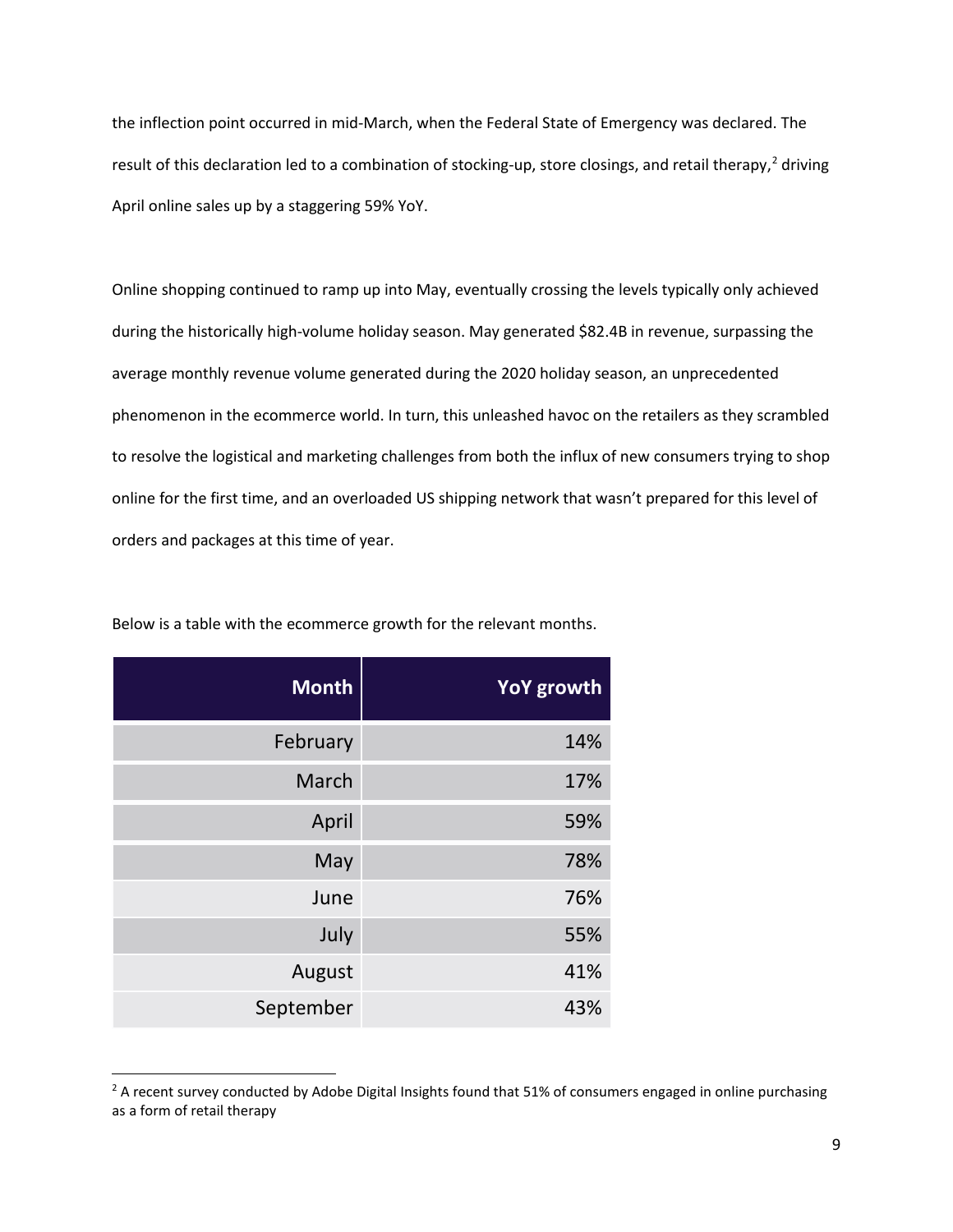April's 59% growth came in at quadruple the expected rate, with a relatively obvious step change around the mid-April mark associated with the arrival of stimulus checks, as the average US consumer saw an increase in expendable income. After the peak of the lockdowns in May and corresponding peak of demand for ecommerce, the online spend has slowly continued to drift back to the pre-COVID expected trends derived from our predictive online spend model. August year-over-year growth came in at "*just"* 41% as stores reopened and the extra unemployment benefits ended.

Even with the slowdown from the peak in May, the period from April to August saw a \$107B increase in online spend compared to what our model had forecast. In a world where the total online spend in the previous year came in just above \$500B, this additional revenue is noteworthy. Overall, some of the effects of the lockdowns of the US retail economy are not going to be reversed - our surveys showed a significant number of consumers reporting shopping online for the first time during the pandemic, a trend that has continued even as consumers have adapted to the "new normal." In mere months, a twoto three-year shift to online spending has been realized.

By breaking down the spend data by state, we were able to compare the increase in orders online to the lockdown status of each state. We found that the states that were reported to be "reopened" as of July 23<sup>rd</sup> by the Kaiser Family Foundation had an 8% lower increase in YoY online spend. When we collated the state ecommerce data with unemployment data we found no significant relationship, however, during the month of May, we've seen a significant increase in ecommerce activity when correlated with the political leaning of a state. Further work is required to validate this insight and account for other factors like population density, internet usage, etc.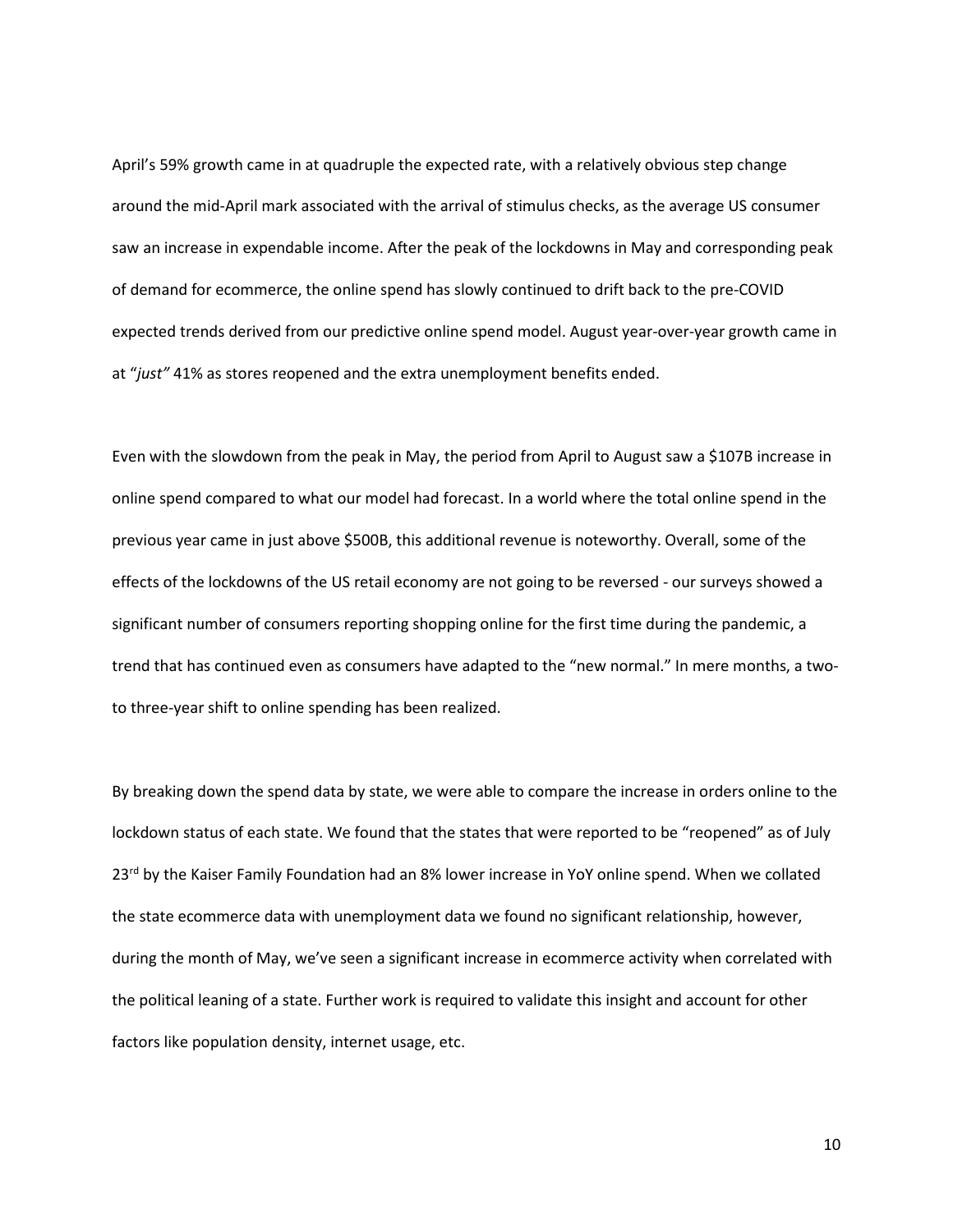Even as stores reopen and consumers regain the ability to shop in-person safely, the habits of many consumers that were previously new to online shopping will forever be altered in favor of ecommerce. Whether it's the ability to price compare among multiple online retailers or placing your grocery order from the comfort of your couch to be picked up later in a store, a significant proportion of consumers will not go back completely to offline retail. With the holiday shopping season approaching, the thought of large crowds of people gift shopping at the mall gift is being viewed as obviously incompatible with a world that seeks social distancing. With this conundrum in mind, an unstable economy with historic unemployment will drive even more consumers to shop online, as it presents itself as the safest option for holiday shopping.



### **Findings: COVID-19 Impact to Online Prices**

A competency to track online prices across major retail categories was driven by multiple factors that were especially salient for Adobe. The ability to observe the "best day to buy" certain types of goods online would be truly valuable for our holiday season coverage and customers. Furthermore, dynamic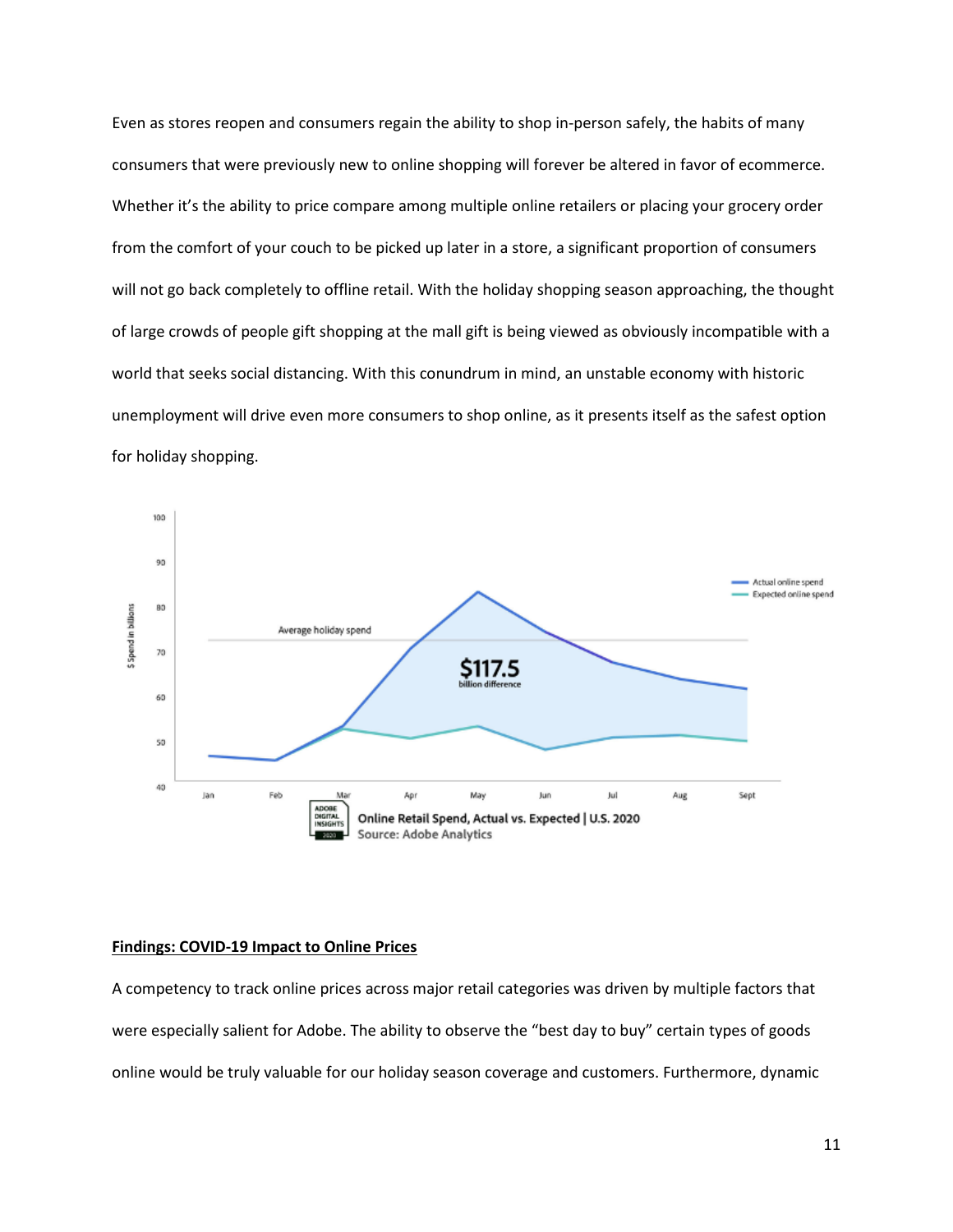shifts in online prices would help Adobe clients understand what pricing pressures US consumers were being subjected to, and how overall price trends were grafting against their own pricing strategies. For Adobe's economist partners, an online price index that could control for quantity (unlike the CPI) and allow for more frequent price change analyses was appealing, and established Adobe's online price index as an ideal metric to have for measurement. The major categories that constitute most of online retail spend include apparel, electronics, and health and beauty products (Simtech). However, other categories with a smaller online presence, such as grocery, home furniture, and flowers have seen growth in online share over the past two decades. Adobe's online price index has tracked prices across many of these major consumption categories, featured in the CPI, for the past 6 years.



Before 2020, specific categories such electronics, toys, and home and garden primarily experienced incremental deflation, while other categories like grocery, personal care products, and tools saw flat to mild YoY inflation. Apparel typically saw significant changes MoM due to seasonal inflation, but YoY inflationary trends remained minimal. What was apparent when observing the Adobe Online Price Index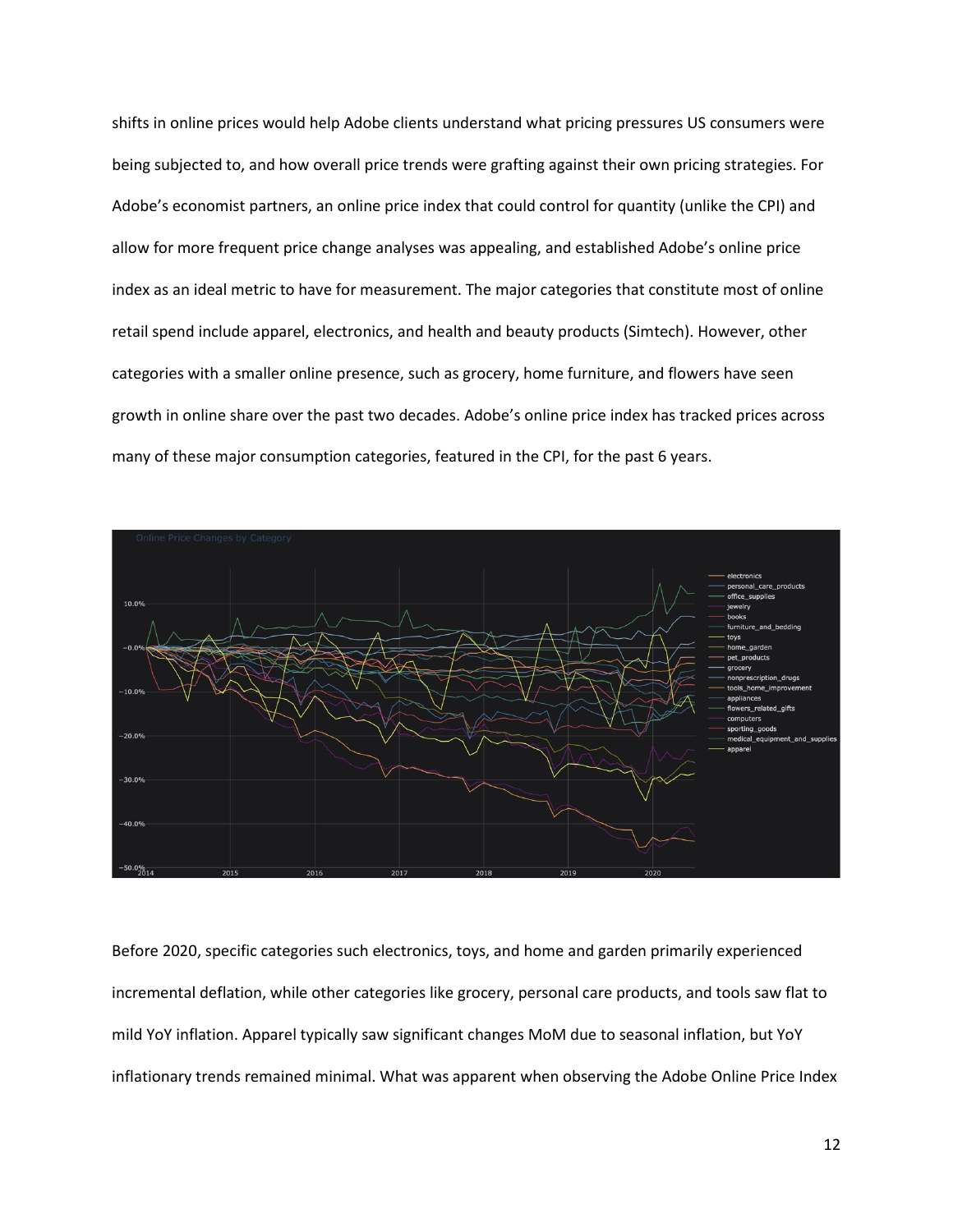(online prices only) vs. the CPI (online + offline prices), was that the offline marketplace was experiencing more inflated prices than its online counterpart in certain tracked retail categories, namely computers, tools and home improvement, and apparel. Comparison charts for the Online Price Index vs. CPI below.



 $CPI =$  Solid Line \_\_\_\_\_. Dotted Line = Adobe Online Price Index \_\_\_\_

Other categories like online grocery have been tracking closely with total grocery price inflation in a manner that accommodates cautious forecasting. As seen below, in the wake of COVID we experienced online prices surging and were able to anticipate the prices plateauing and decreasing into the summer months. When the CPI reported grocery prices dropped in July by 1.1% (US News), this decrease was anticipated by Adobe's Online Price Index, which had showcased a 0.2% drop in July and a 0.04% decrease in June. This directional change was identified within weeks of entering the months that the indices were characterizing.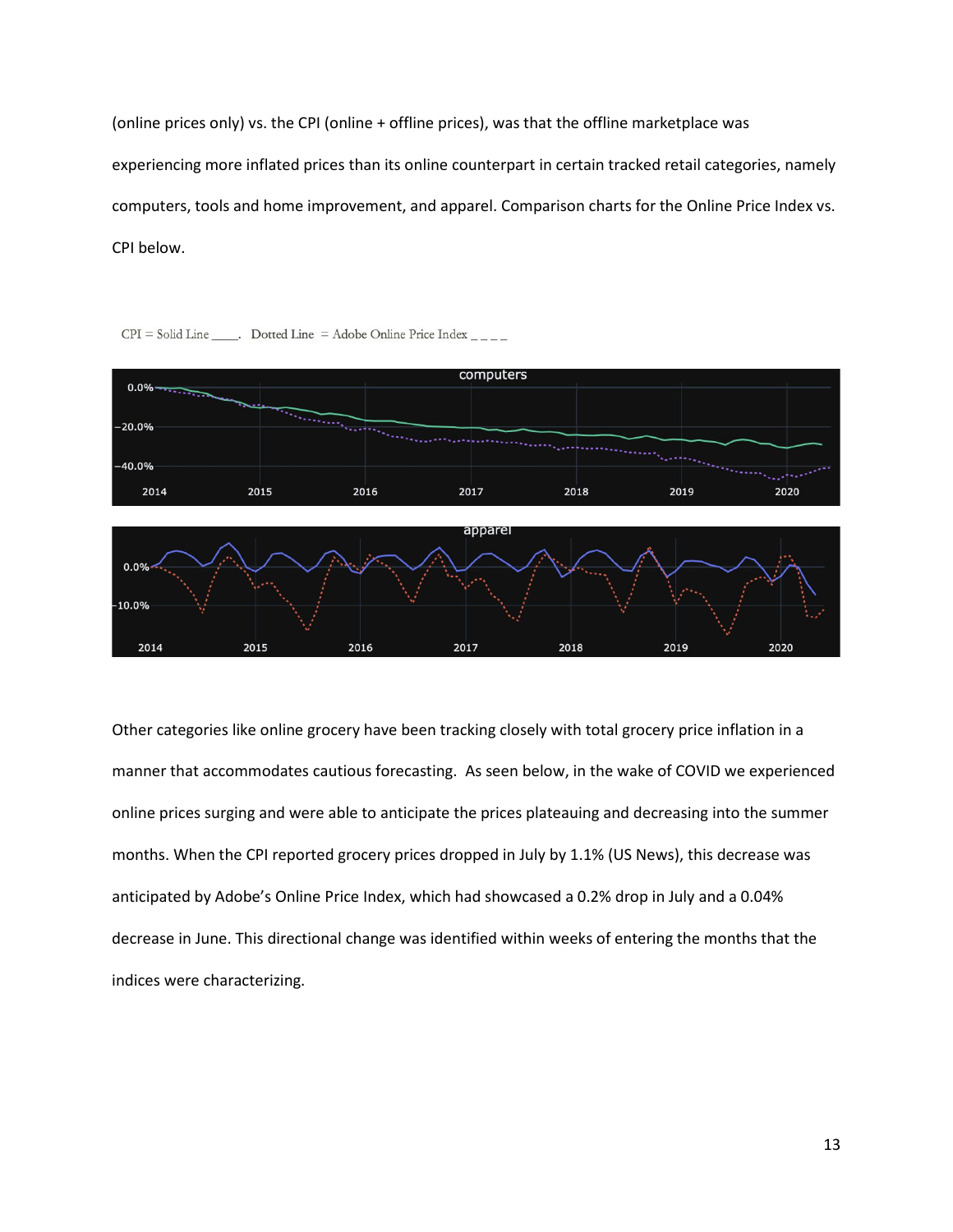

Beyond the inflation in grocery prices of 4% from January-July, the pandemic also reversed or significantly slowed the deflationary trajectories of other categories, including electronics, furniture and bedding, home and garden, and pet products. As the chart below highlights, home and garden, and computer categories saw the deflation experienced through the back half of 2019 effectively wiped out in the first six months of 2020.



While many inflationary trends observed can be attributed to consumers suddenly purchasing these goods online and spiking up demand, some categories experienced deflationary trends as demand decreased. The impact of COVID on the online apparel category was immediate, driving significant price shifts as early as April. While some apparel items like pajamas and t-shirts saw sales increases of +143% and +67%, respectively, other apparel items experienced a decrease in demand, with pants sales dropping by -13% and jacket sales plunging an expected -33%. The monthly apparel price expressed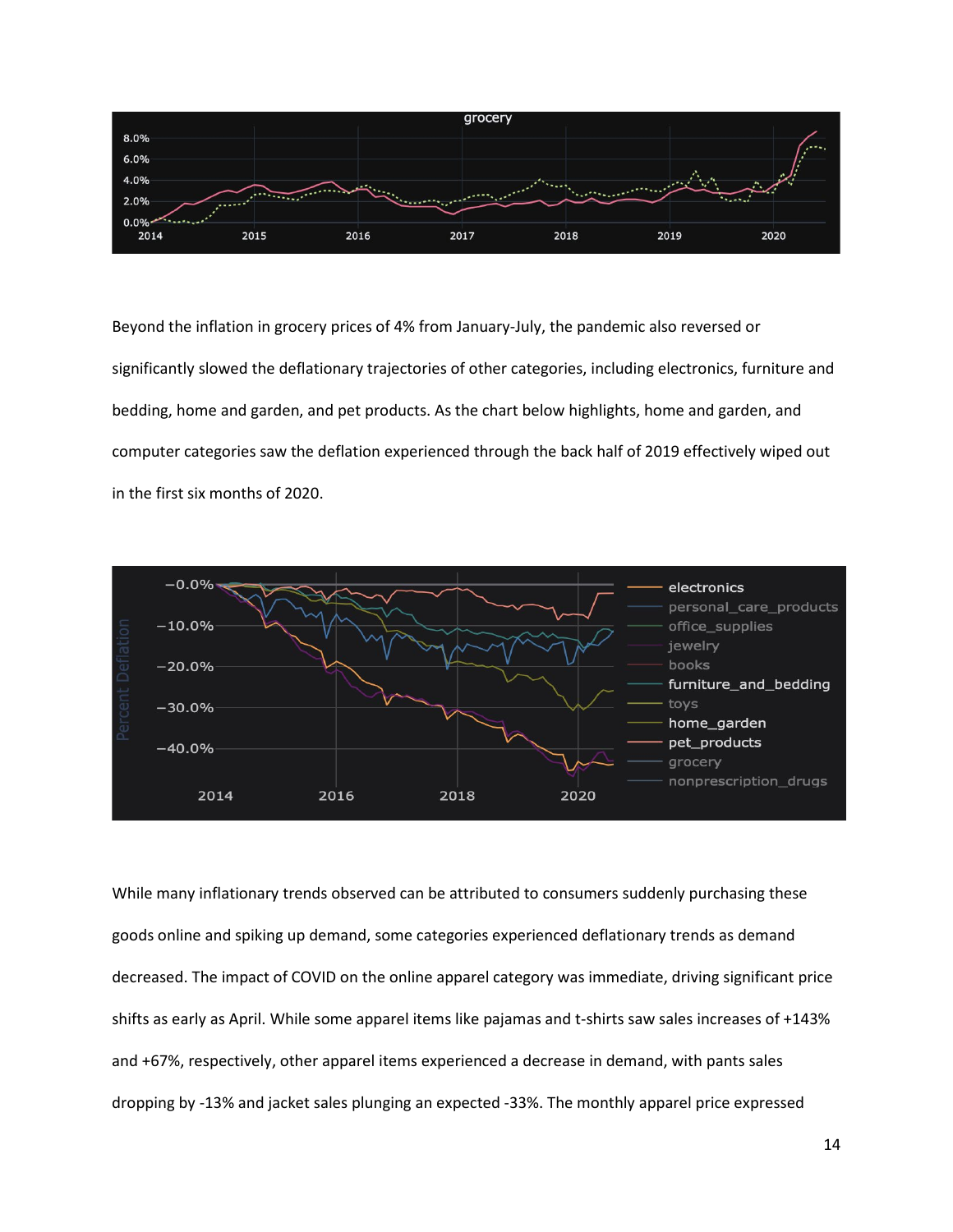these demand shifts, as average price sank to historic lows. As can be seen below, online apparel saw its largest MoM price drop on record in April 2020, hitting -12% (4x the average price decrease typically seen for April).



Since that massive descent, apparel prices have remained volatile in the wake of diminished need for certain types of clothing over the past 4 months. The chart below shows where the Adobe Online Price Index and CPI trends stand, as of the end of August. The online price seasonality has clearly been interrupted for apparel, with the CPI experiencing a lagged decrease in deflation as online dominant prices impact the overall online apparel category.



**Findings: US Domestic Travel Fall & Recovery**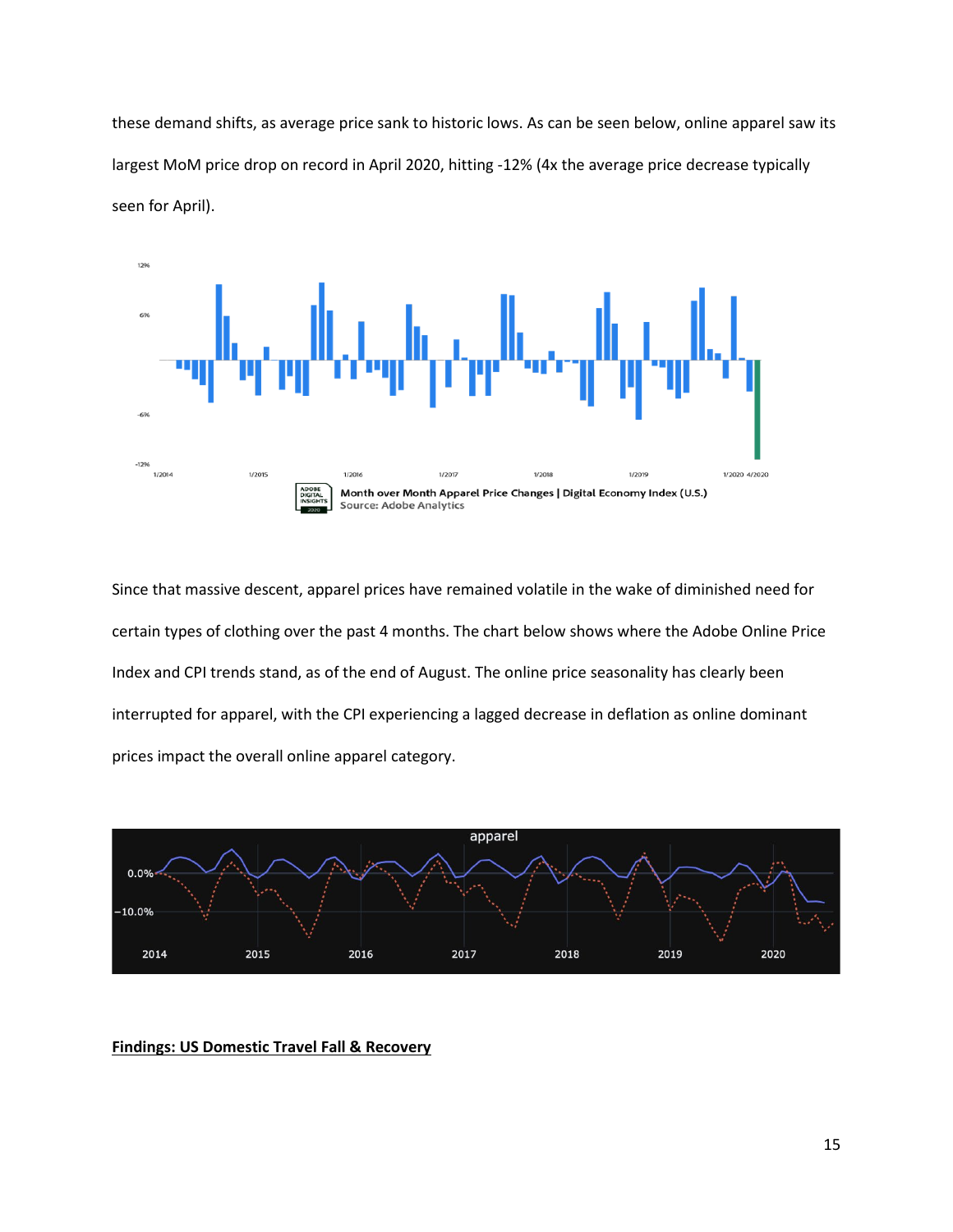After the National State of Emergency declaration by the US in early March 2020 in response to rising COVID-19 cases, travel plans were swiftly cancelled and future travel plans were put on hold, with flight and hotel booking volumes dropping to less than 20% of the volumes observed in January and February 2020. As airlines and hotels began to adapt to the pandemic and implemented distancing and other safety measures, travelers started booking more, although the booking patterns experienced noticeable shifts (discussed further below). When COVID-19 cases began rising once again in mid-June, traveler confidence in staying healthy while flying vs. when staying in a hotel began to diverge, with hotel bookings plateauing around 55% of the pre-COVID volumes while flight bookings again dropped down to 30% of their pre-COVID volumes. As cases began dropping in the US in July, these levels have remained constant, indicating travelers have settled into their risk tolerance levels.



Beyond the impact of COVID-19 to the overall volume of travelers, there have also been shifts around booking behaviors. One of these differences is in the time between flight ticket purchase date and departure date. On average, this booking window is typically between 25 – 30 days in advance, which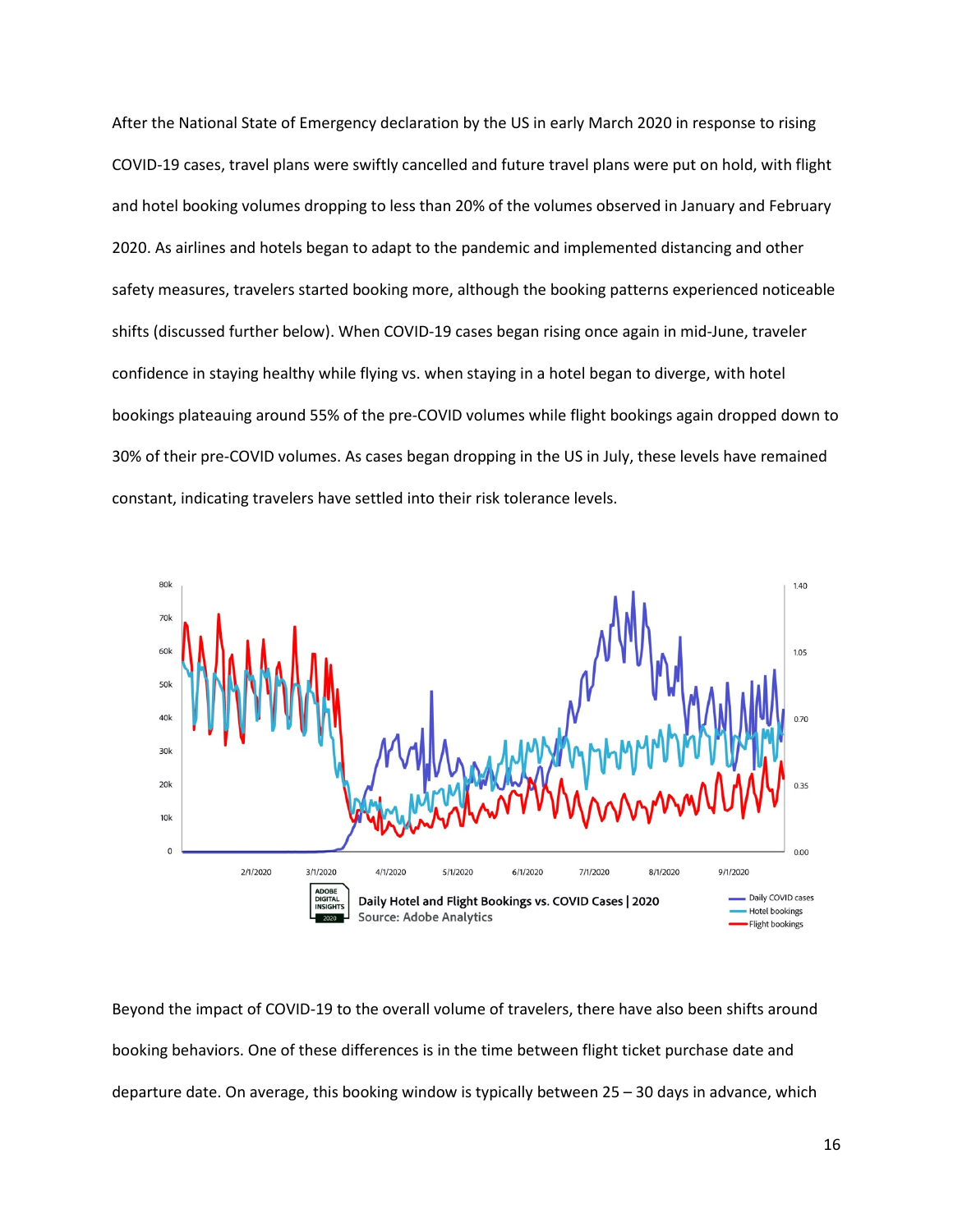was in line with the booking behavior in January and February 2020. As uncertainty increased amid country lockdowns in an effort to control the spread of COVID, the booking window jumped sharply to between 45 – 50 days as travelers pushed their travel plans further out in hopes of being able to travel again later in the year. We've since seen the booking window drop below 20 days, indicating many travelers are now only choosing to travel under more urgent situations, or are making a last-minute decision to travel.



Further, in the initial days after the declaration of the National State of Emergency, one-way bookings jumped from being around 45% of total online flight bookings to closer to 65% of total online bookings as travelers hurried to the location they would be staying throughout shelter-in-place. This continued into April, but has since returned to a level more consistent with early 2020.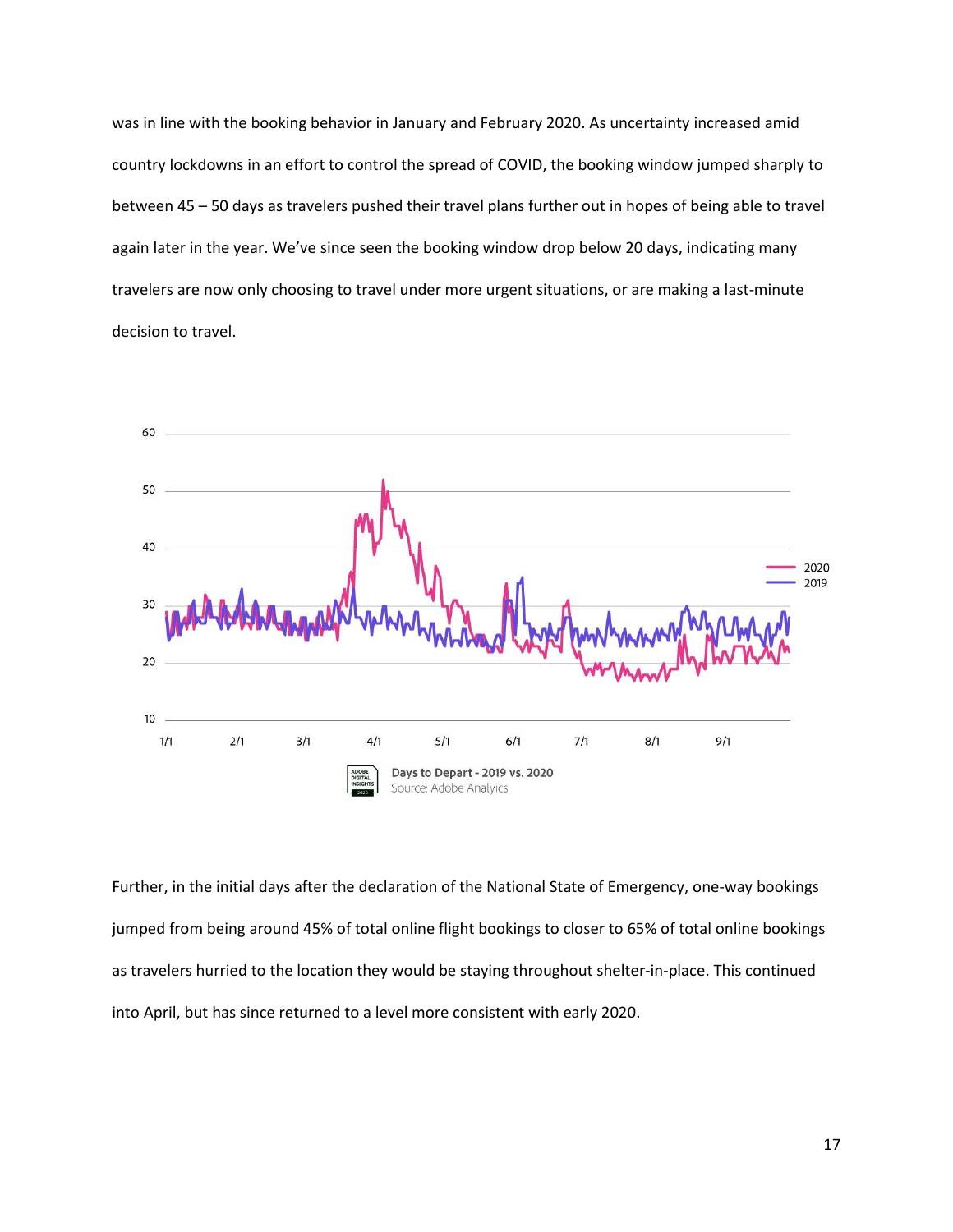The COVID-19 impact to travel has big repercussions to holiday travel - we've already seen the effects on Labor Day travel with US domestic flight bookings for the holiday down 58% YoY and hotel bookings down 20% YoY. Looking forward to travelling for the holiday season in November and December, it is doubtful given the current circumstances that 2019 levels will be reached - in 2019 an estimated 68.6 million domestic passengers flew on US airlines in December, a new all-time high (Bureau of Transportation Statistics). Flight bookings so far for the week surrounding Thanksgiving are down 67% Y/Y when comparing to the same time period in 2019, and Christmas flight bookings are down 62%. However, we saw Labor Day flight bookings sharply increase much closer to the holiday than in years past, with the two weeks leading into the holiday generating 60% more bookings than the two weeks prior. In 2019 the same time period only generated 45% more bookings, so it is likely that early performance will not be representative of overall performance. Hotel bookings have not seen as drastic of an impact, but, nearly 70% of online hotel bookings for Christmas and Thanksgiving typically happen less than 30 days in advance, so the impact there is also yet to be seen.

#### **Conclusions**

The world has faced an unprecedented enemy this year. Our lives changed as we got used to catching up with family and friends over video calls. Conferences and concerts moved to the digital world. So did our shopping habits. In a reality where ecommerce was taking up share at a progressively faster rate over the past 10 years, COVID and the shutdowns related to it put the consumers, businesses and governments through a period of profound transformation. While big, fast data had already proven itself to be immensely valuable beforehand, this year's transition online and the challenges associated with collection of physical data has made these datasets invaluable. Adobe, along with other stewards of similar data, is coming forth to share the insights from its datasets to consumers, retailers and policy makers who are all facing unprecedented hardships and changes. While the virus will eventually be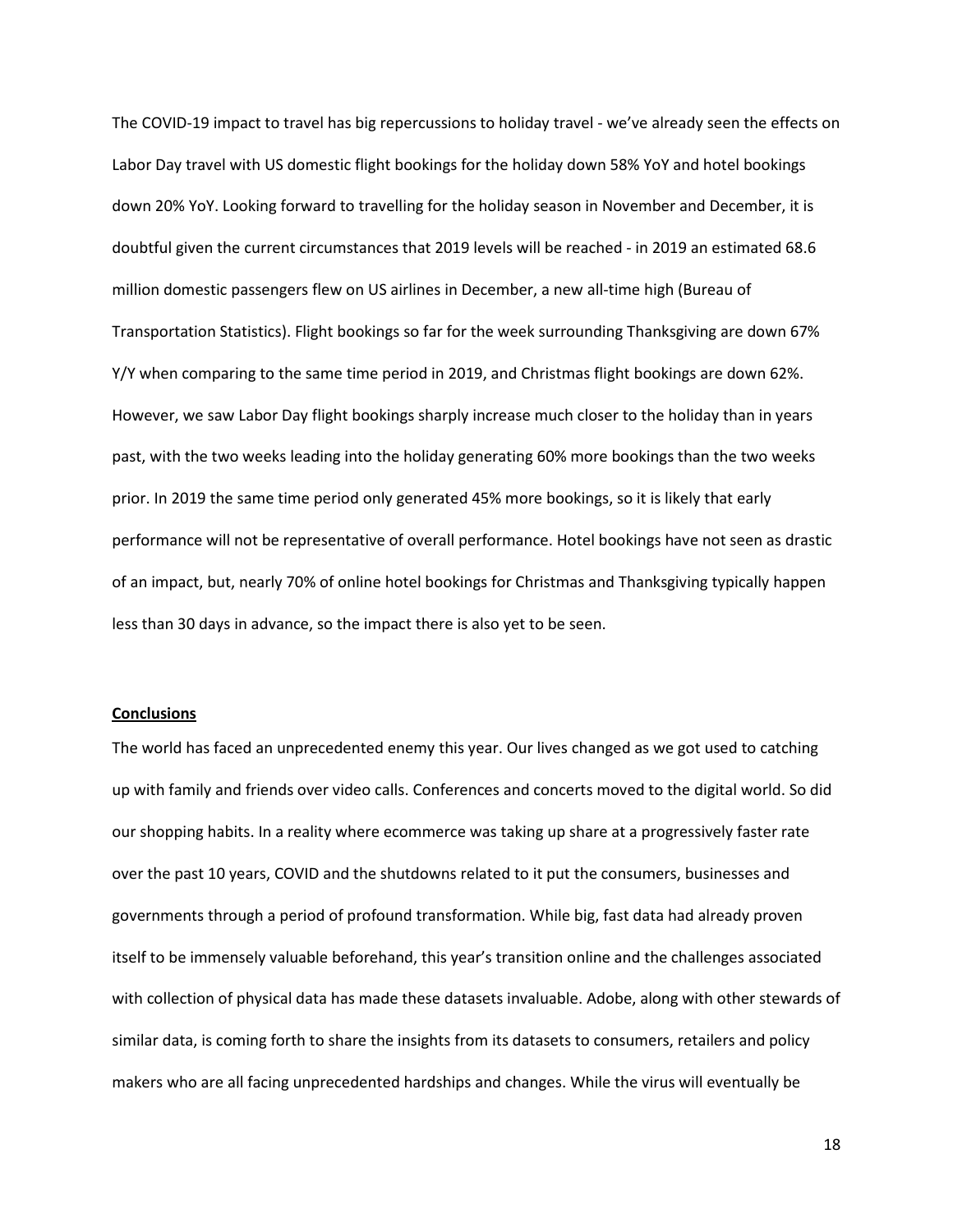defeated, the cultural ramifications from it will continue in our lives. The world of purchasing goods online and their corresponding prices as well as the habit of planning your trips online is taking up share of the overall commerce and travel. Adobe will continue to share the insights derived from the pricing and spending data, along with its travel data, in the hopes that we can profile which COVID-driven trends are persisting and dissipating, as the world marches on.